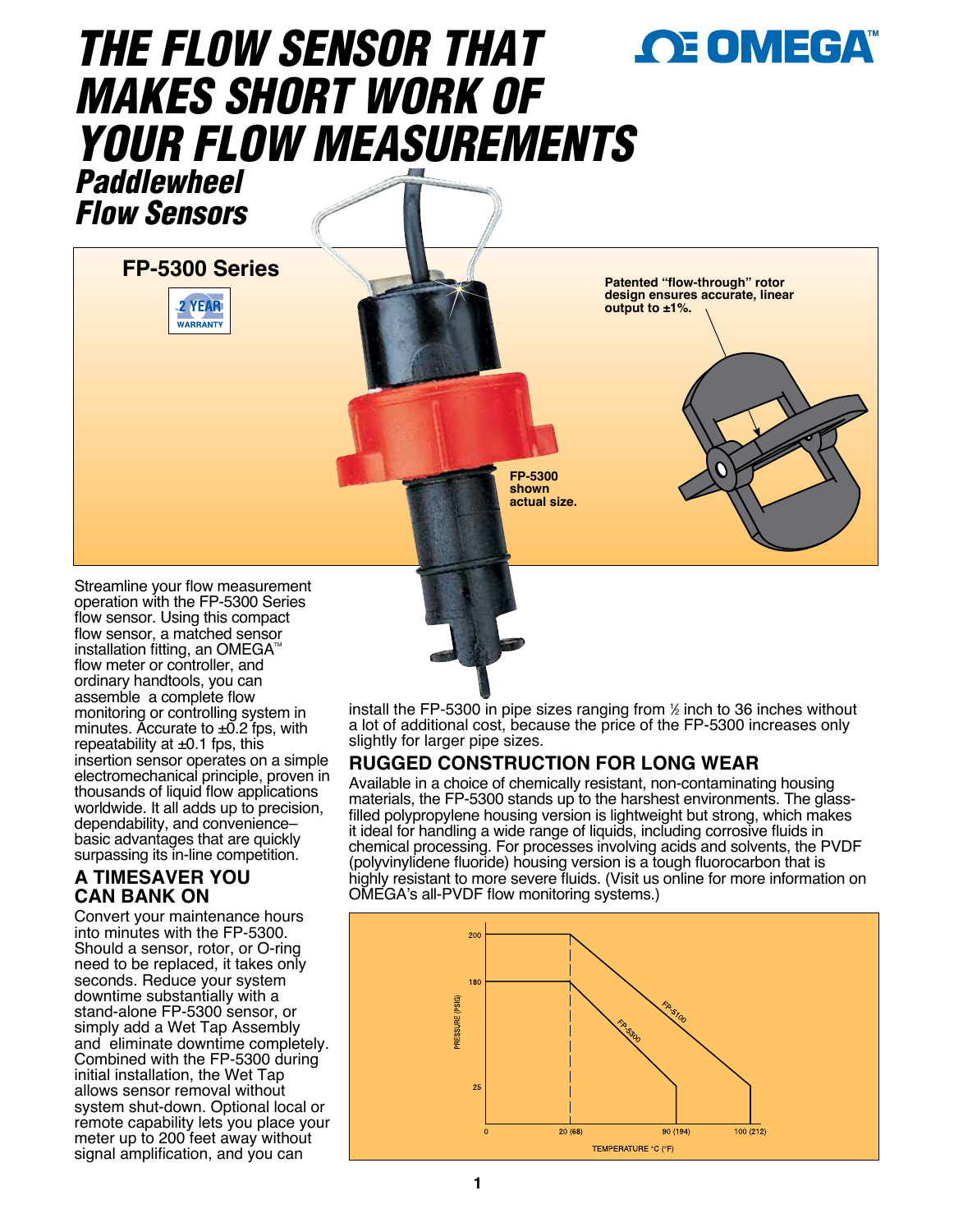## **Flow Measurement Simple and Accurate**

The sensor works on a simple but precise electromechanical principle based on measuring the rate and volume of flow in your pipe. Four permanent magnets, imbedded in the rotor blades, spin past a coil in the sensor body. As the fluid flow causes the rotor to move, a sine wave signal is produced, directly proportional to the flowrate. The patented "open cell" feature of the rotor ensures a linear, repeatable output, up to 23 fps, with accuracy of  $\pm 0.2$  fps. The result is minimal head loss and no cavitation.

### **COMMON SPECIFICATIONS**

**Accuracy:** ±1% full scale **Output Signal:** 1 V p-p/fps **Output Frequency:** 6 Hz/fps nominal **Flow Rate Range:** 1 to 20 fps **Source Impedance:** 8 KΩ **Maximum Pressure:**  FP-5300 Series: 180 psig maximum @ 20°C (68°F) FP-5100 Series: 200 psig maximum @ 20°C (68°F) **Minimum Temperature:** 0°C (32°F) **Maximum Temperature:** See chart on previous page for complete temperature and pressure rating **Pressure Drop:** Equal to 2.5 m (8') of straight pipe **Material:** Transducer Housing: glass-filled polypropylene; O-Rings: FKM; Shaft: Titanium (PVDF opt.); Rotor: PVDF **Maximum % Solids:** 1% of fluid volume, non-abrasive, nonmagnetic, <100 micron diameter and length standard **Cable Length:** 7.5 m (25') **Max Viscosity:** 1 centipoise (water); up to 5 cp above 5 fps velocity



### **Paddlewheel Flow Sensors**

| <b>To Order</b>  |                                   |                                 |                            |                    |                                   |                                          |  |  |  |  |
|------------------|-----------------------------------|---------------------------------|----------------------------|--------------------|-----------------------------------|------------------------------------------|--|--|--|--|
| <b>Model No.</b> | <b>Housing</b><br><b>Material</b> | <b>Shaft</b><br><b>Material</b> | <b>Pipe Size</b><br>(inch) | Weight<br>$g$ (oz) | <b>Sensor Length</b><br>mm (inch) | <b>Compatible</b><br>Meters <sup>t</sup> |  |  |  |  |
| FP-5300          | Polypro                           | Titanium                        | $1/2$ to 4                 | 341 (12)           | 89 (3.50)                         |                                          |  |  |  |  |
| FP-5301          | Polypro                           | Titanium                        | 5 to 8                     | 341 (12)           | 127 (5.00)                        | DPF701.                                  |  |  |  |  |
| FP-5302          | Polypro                           | Titanium                        | 10 or larger               | 454 (16)           | 197 (7.75)                        | DPF402.<br>DPU91<br>89 (3.50)            |  |  |  |  |
| FP-5100          | <b>PVDF</b>                       | Hastelloy C                     | $1/2$ to 4                 | 341 (12)           |                                   |                                          |  |  |  |  |
| FP-5101          | <b>PVDF</b>                       | Hastelloy C                     | 5 to 8                     | 341 (12)           | 127 (5.00)                        |                                          |  |  |  |  |

Visit us online for the complete selection of available compatible meters.

#### **Wet Tap Assembly\***

| <b>Model No.</b> | <b>Wet Tap Valve</b><br><b>Assembly Material</b> | <b>Sensor</b><br><b>Housing</b><br><b>Material</b> | <b>Shaft</b><br><b>Material</b> | <b>Pipe Size</b><br>(inch) | <b>Weight</b><br>kg (lb) | <b>Sensor</b><br>Length<br>mm (inch) | <b>Wet Tap Max Operating</b><br><b>Temperature/Pressure</b>            |
|------------------|--------------------------------------------------|----------------------------------------------------|---------------------------------|----------------------------|--------------------------|--------------------------------------|------------------------------------------------------------------------|
| FP-3193          | <b>PVC</b>                                       | Polvpro                                            | Titanium                        | $\frac{1}{2}$ to 4         | 2.4(5.25)                | 298 (11.75)                          |                                                                        |
| FP-3194          | PVC.                                             | Polvpro                                            | Titanium                        | 5 to 8                     | 2.4(5.25)                | 330 (13.00)                          | 100 psig @ 20°C (68°F);<br>$60^{\circ}$ C (140 $^{\circ}$ F) @ 25 psig |
| FP-3195          | <b>PVC</b>                                       | Polypro                                            | Titanium                        | 10 and up                  | 2.4(5.25)                | 406 (16.00)                          |                                                                        |

*\**Pipe installation fitting not included. Visit us online for required fittings.

Comes complete with operators manual.

*Ordering Examples: FP-5300*, paddlewheel sensor, plus *FP-5310M,* 1" PVC fitting.

*FP-5301* sensor, plus *FP-5350GI*, 5" Galvanized Iron saddle fitting.